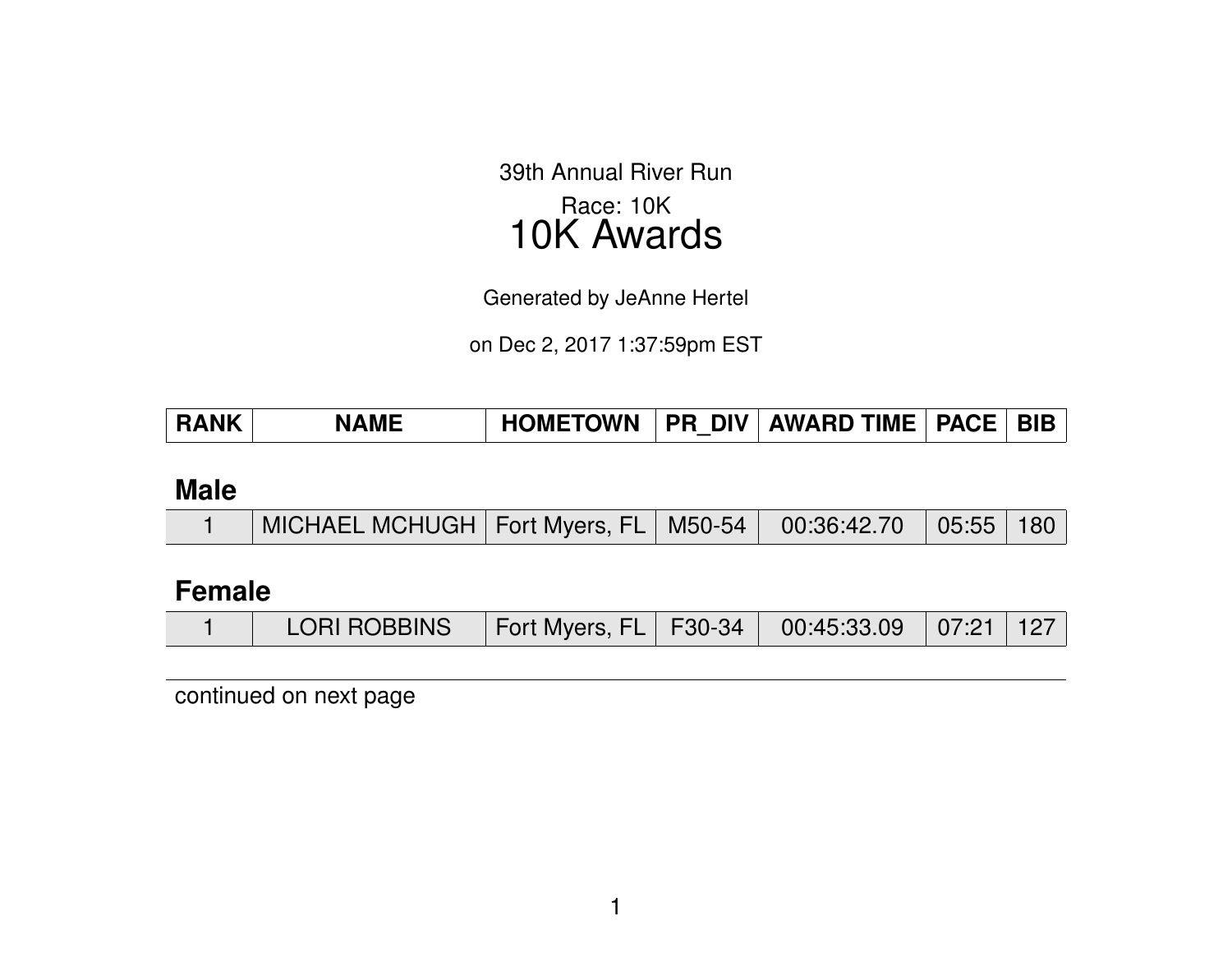| <b>RANK</b> | <b>NAME</b>                                    | <b>HOMETOWN</b>       |        | <b>PR DIV   AWARD TIME   PACE   BIB</b> |                  |       |
|-------------|------------------------------------------------|-----------------------|--------|-----------------------------------------|------------------|-------|
|             | <b>Male Masters</b>                            |                       |        |                                         |                  |       |
|             | MIOLIAEL MOLILIOLL<br><b>MIULIALL MULIUUIT</b> | Fort Myers, FL M50-54 |        | 00:36:42.70                             | <del>05:55</del> | $+80$ |
|             | <b>JOHN HARRIS</b>                             | Fort Myers, FL        | M50-54 | 00:39:53.51                             | 06:26            | 153   |

#### **Female Masters**

| NICOL BRANDLI-NEWMARK   Fort Myers, FL   F40-44   00:46:59.55   07:35   19 |  |
|----------------------------------------------------------------------------|--|
|----------------------------------------------------------------------------|--|

# **Male Grand Masters**

| MIQUALI MOUROU<br><u>MIUTALL MUTUUT</u>    | Fort Myers, FL          | <del>M50-54</del> | 0.00.10.70<br>᠊ <del>ᡡ᠄᠊ᠣ</del> ᡂ | <del>05:55</del> | $+80$          |
|--------------------------------------------|-------------------------|-------------------|-----------------------------------|------------------|----------------|
| <u>JOUNLUADDIC</u><br><del>JUNITANNO</del> | Fort Myers, FL   M50-54 |                   | 0.0005051<br><del>ೲೲೲೲ</del>      | <del>06:26</del> | <del>153</del> |
| <b>LARRY BLACK</b>                         | Fort Myers, FL          | M55-59            | 00:42:09.79                       | 06:48            | 92             |

# **Female Grand Masters**

|  | <b>LISA ROETH</b> | Fort Myers, FL   F50-54   00:48:57.01   07:53   205 |  |  |  |  |
|--|-------------------|-----------------------------------------------------|--|--|--|--|
|--|-------------------|-----------------------------------------------------|--|--|--|--|

# **Male Senior Grand Masters**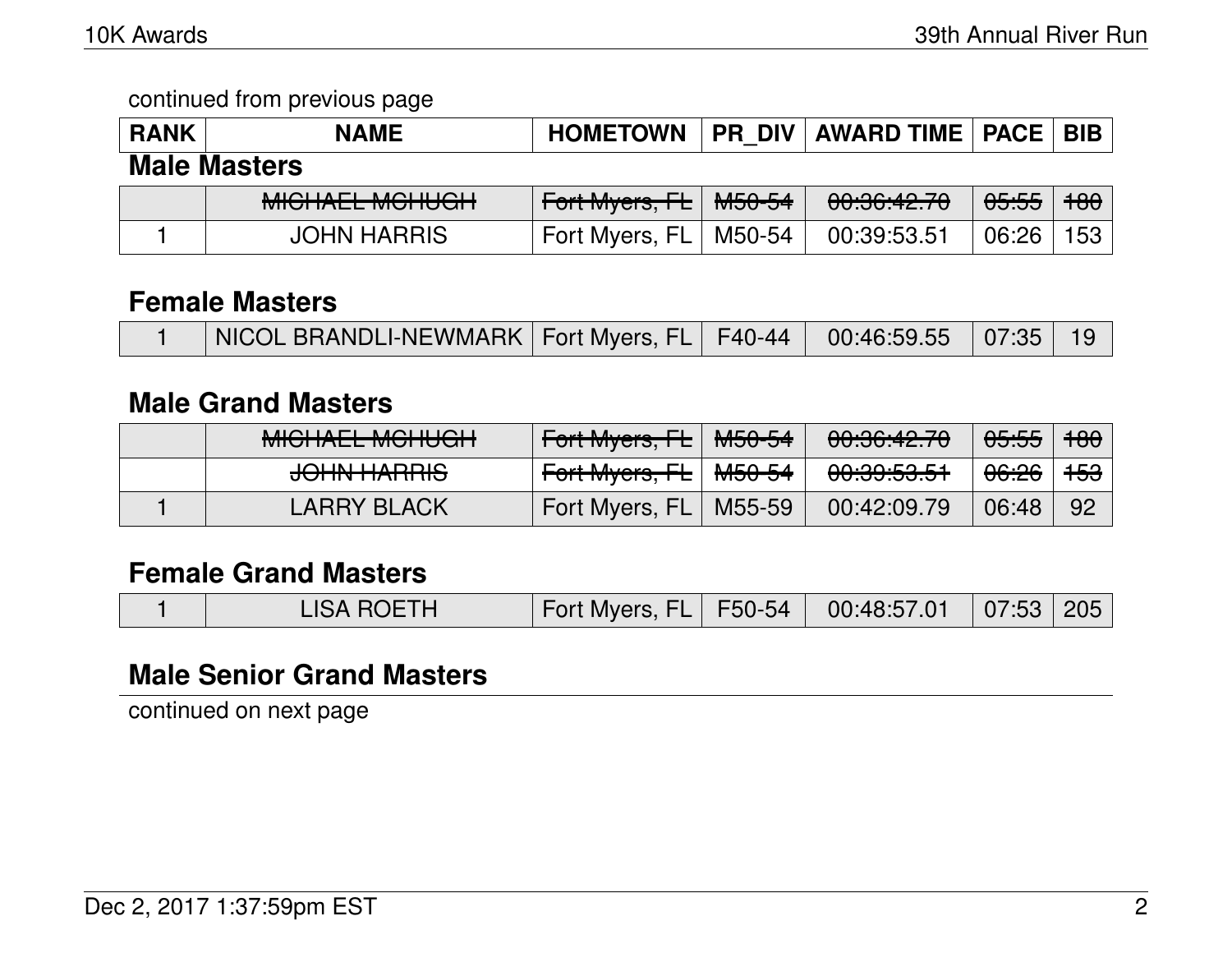| <b>RANK</b> | <b>NAME</b>             | <b>HOMETOWN</b> |        | PR_DIV   AWARD TIME   PACE   BIB |       |  |
|-------------|-------------------------|-----------------|--------|----------------------------------|-------|--|
|             | <b>CRAIG HARRINGTON</b> | US              | M60-65 | 00:46:17.66                      | 07:28 |  |

## **Female Senior Grand Masters**

| ANKE HILDRETH   North Fort Myers, FL   F65-69   01:00:33.49   09:46   160 |  |  |  |  |  |  |  |
|---------------------------------------------------------------------------|--|--|--|--|--|--|--|
|---------------------------------------------------------------------------|--|--|--|--|--|--|--|

**M1-9**

|  | <b>LUCAS LEMM</b> | Cape Coral, FL | $M1-9$ | $\begin{array}{ c c c c c }\ \hline \text{00:59:18.06} & \text{09:33} & \text{117} \end{array}$ |  |  |
|--|-------------------|----------------|--------|-------------------------------------------------------------------------------------------------|--|--|
|--|-------------------|----------------|--------|-------------------------------------------------------------------------------------------------|--|--|

**F1-9**

|  | <b>GABI WINTERS</b> | Cape Coral, FL |  | 01:02:50.57 | 10:07 |  |
|--|---------------------|----------------|--|-------------|-------|--|
|--|---------------------|----------------|--|-------------|-------|--|

# **M10-12**

| <b>JARED KISH</b> | Cape Coral, FL | $M10-12$                | 00:57:55.58 | 09:20   211     |  |
|-------------------|----------------|-------------------------|-------------|-----------------|--|
| <b>JAMIN BOOK</b> | Fort Myers, FL | $^{\circ}$ M10-12 $\pm$ | 01:11:41.25 | ∣ 11:33 ∣ 169 ∣ |  |

# **F10-12**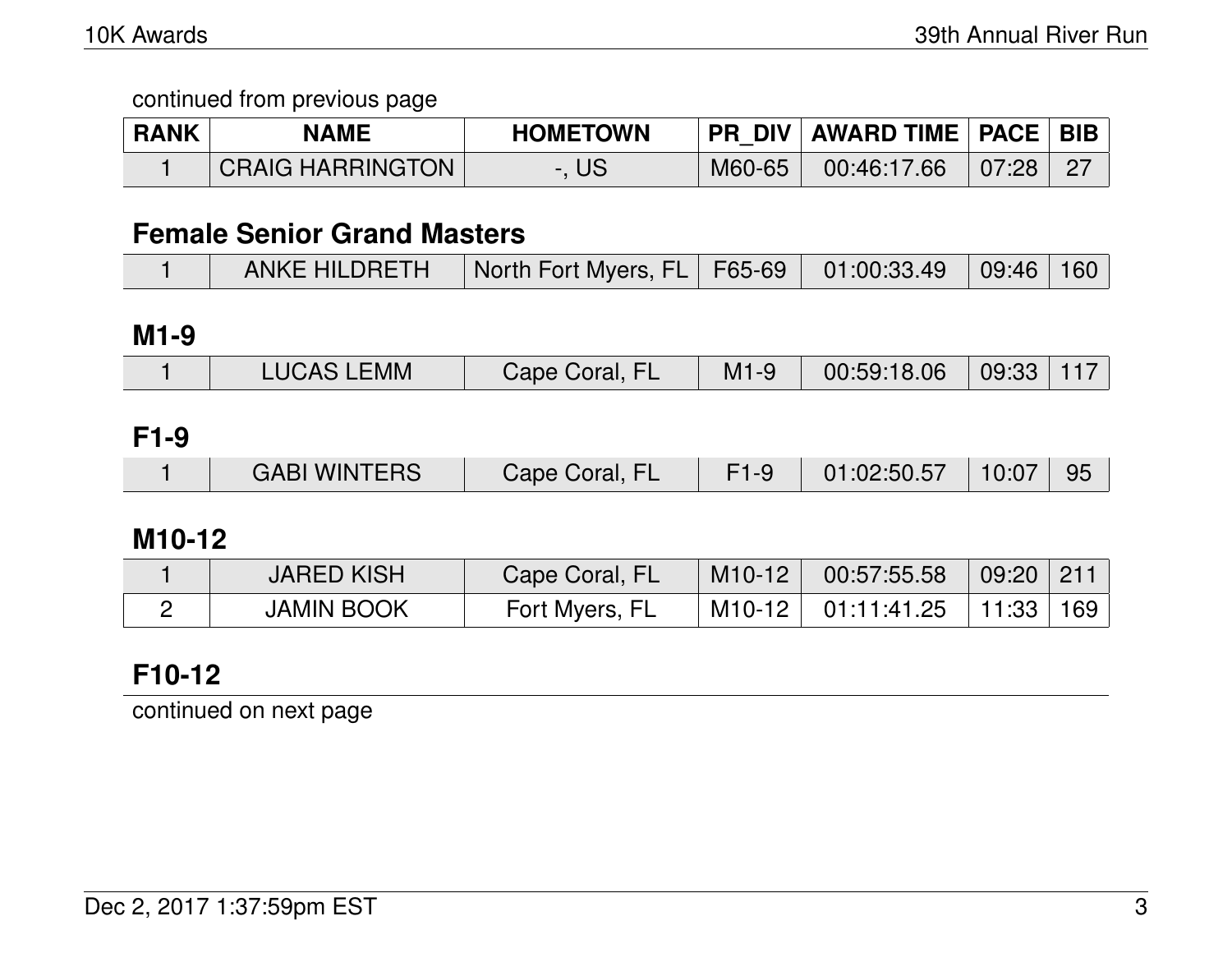| <b>RANK</b> | <b>NAME</b>            | <b>HOMETOWN</b> |          | PR_DIV   AWARD TIME   PACE   BIB |                       |            |
|-------------|------------------------|-----------------|----------|----------------------------------|-----------------------|------------|
|             | <b>DEVIN ARCHIBALD</b> | Fort Myers, FL  | $F10-12$ | 01:06:00.04                      | $\vert$ 10:38 $\vert$ | <b>186</b> |

## **M13-15**

| EDGAR LAUREANO        | Bonita Springs, FL | M <sub>13</sub> -15 | 00:41:09.71 | 06:38 | $\mid$ 212 $\mid$ |
|-----------------------|--------------------|---------------------|-------------|-------|-------------------|
| <b>ETHAN MITCHELL</b> | Fort Myers, FL     | $M13-15$            | 00:52:21.90 | 08:26 |                   |
| <b>TYLER DEMEYERE</b> | Labelle, FL        | $M13-15$            | 01:08:23.37 | 11:01 | 24                |

# **F13-15**

| <b>EMILY VENGLAR</b> | Fort Myers, FL | $F13-15$            | 00:57:30.54 | 09:16   129 |     |
|----------------------|----------------|---------------------|-------------|-------------|-----|
| LINDSAY BUCHNER      | Fort Myers, FL | F <sub>13</sub> -15 | 00:58:56.92 | 09:30   124 |     |
| OLIVIA GALVANO       | Fort Myers, FL | $F13-15$            | 01:07:58.18 | 10:57       | 105 |

# **M16-19**

| <b>BRANDON PALOMINO</b>                                                            | ◯ Bonita Springs, FL   M16-19   00:39:48.56   06:25   191 |  |  |
|------------------------------------------------------------------------------------|-----------------------------------------------------------|--|--|
| │ ANDREW SZYMANSKI   North Fort Myers, FL   M16-19     01:09:28.95     11:11   161 |                                                           |  |  |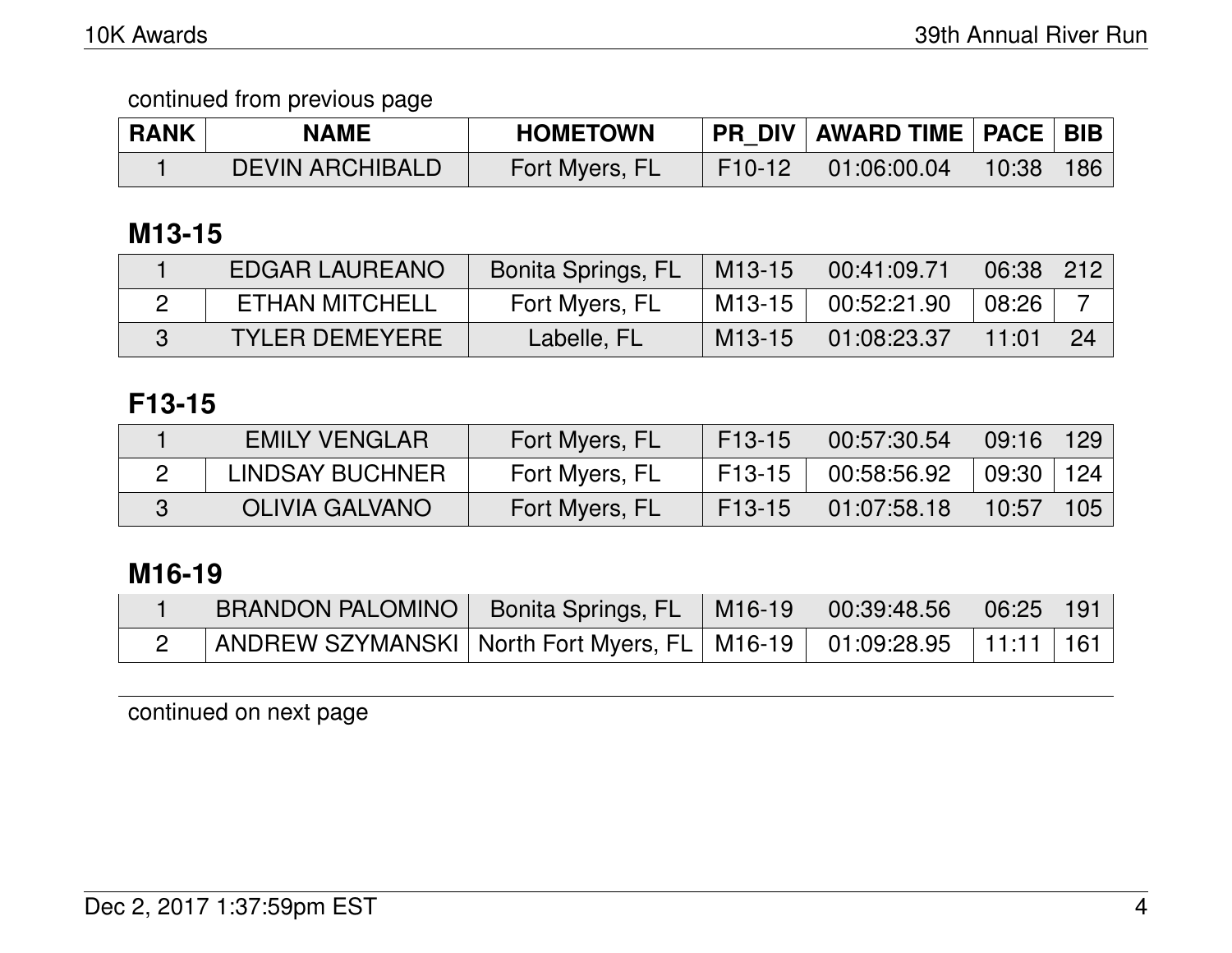| <b>RANK</b>   | <b>NAME</b>        | <b>HOMETOWN</b>             | PR_DIV   AWARD TIME   PACE   BIB |       |     |
|---------------|--------------------|-----------------------------|----------------------------------|-------|-----|
| <b>F20-24</b> |                    |                             |                                  |       |     |
|               | <b>KATIE AVERY</b> | Bonita Springs, FL   F20-24 | 00:45:45.22                      | 07:22 | 190 |

# **M25-29**

| <b>WILL RODGERS</b>   | Fort Myers, FL | M25-29 | 00:40:38.85 | 06:33         | 52 |
|-----------------------|----------------|--------|-------------|---------------|----|
| <b>MARCUS MANTICA</b> | Cape Coral, FL | M25-29 | 00:47:23.03 | 07:38   200   |    |
| <b>ANDREW COLLINS</b> | Fort Myers, FL | M25-29 | 01:05:38.15 | $10:34$   136 |    |

### **F25-29**

|  | <b>MARCEL NAGEL0</b> | Fort Myers, FL   F25-29   01:05:40.81   10:35   170 |  |  |  |  |
|--|----------------------|-----------------------------------------------------|--|--|--|--|
|--|----------------------|-----------------------------------------------------|--|--|--|--|

# **M30-34**

| <b>BENJAMIN PIGNATONE</b> | Estero, FL     | M30-34 | 00:39:43.45 | 06:24 | 121   |
|---------------------------|----------------|--------|-------------|-------|-------|
| <b>JOHN HALLEY</b>        | Fort Myers, FL | M30-34 | 00:40:55.90 | 06:36 | 128 ∣ |
| <b>JUSTIN MOOMAW</b>      | Naples, FL     | M30-34 | 00:41:11.26 | 06:38 | 147   |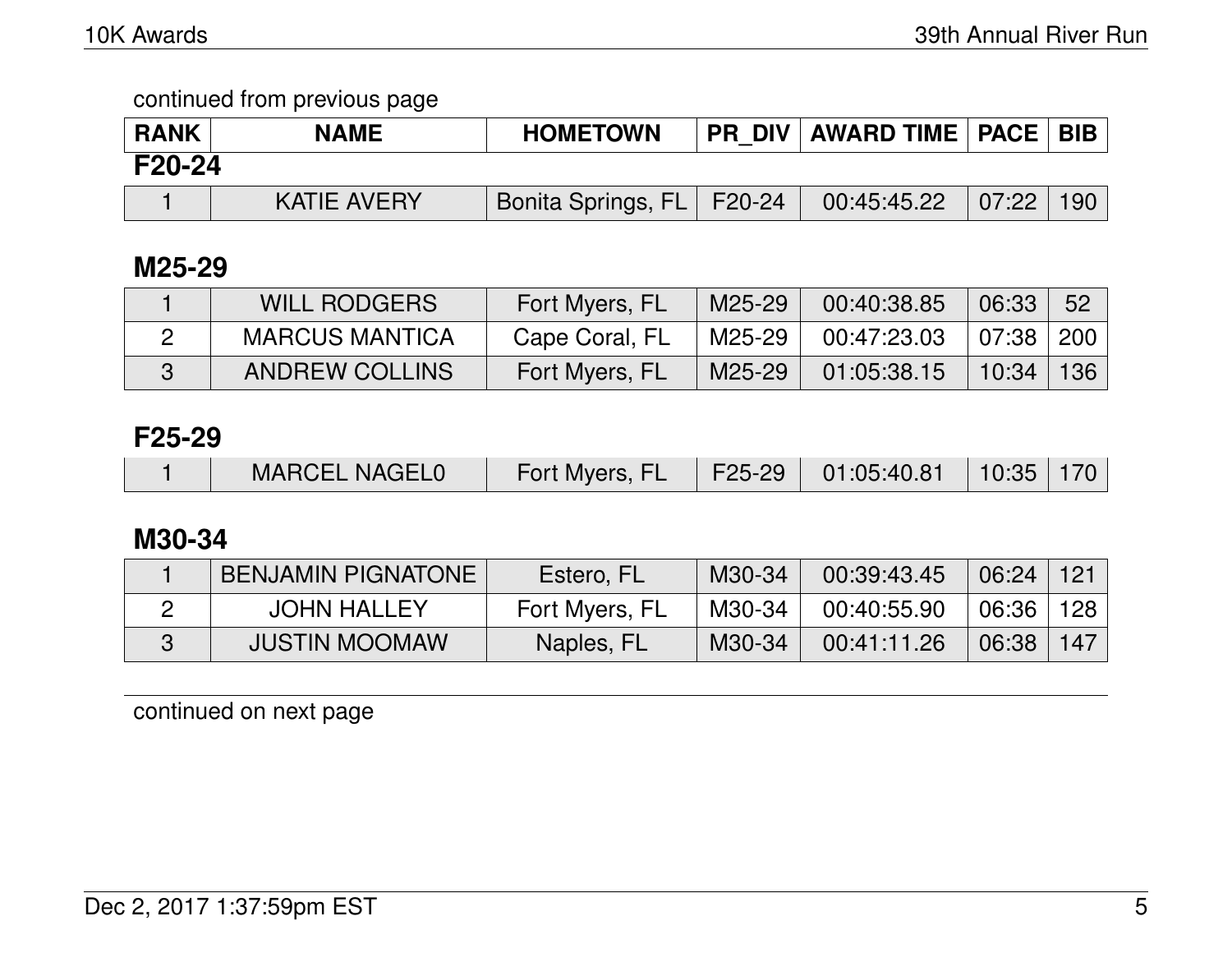| <b>RANK</b>    | <b>NAME</b>                         | <b>HOMETOWN</b>      | <b>PR DIV</b>     | <b>AWARD TIME</b>                | <b>PACE</b> | <b>BIB</b>       |  |  |
|----------------|-------------------------------------|----------------------|-------------------|----------------------------------|-------------|------------------|--|--|
| F30-34         |                                     |                      |                   |                                  |             |                  |  |  |
|                | LODI DODDINIO<br><b>LUNINUUDINU</b> | Fort Myers, FL       | <del>F30-34</del> | 0.45.00.00<br><u>UU.4J.JJ.UJ</u> | 07:20       | $+27$            |  |  |
|                | <b>RACHEL OLSEN</b>                 | North Fort Myers, FL | F30-34            | 00:51:06.20                      | 08:14       | 122              |  |  |
| $\overline{2}$ | AMANDA LAUKAITIS                    | Cape Coral, FL       | F30-34            | 00:51:35.50                      | 08:19       | 33               |  |  |
| 3              | <b>HOLLY KISTLER</b>                | Naples, FL           | F30-34            | 00:51:44.63                      | 08:20       | 148 <sub>1</sub> |  |  |

# **M35-39**

| <b>MATT MOOMAW</b>   | Fort Myers, FL | M35-39 | 00:44:48.35 | $07:13$ 146 |      |
|----------------------|----------------|--------|-------------|-------------|------|
| <b>MATTHEW BOOTH</b> | Fort Myers, FL | M35-39 | 00:46:01.31 | 07:25       | - 55 |
| <b>CLARK TEMPLE</b>  | Fort Myers, FL | M35-39 | 00:52:39.97 | 08:29       | 197  |

# **F35-39**

| <b>ROSA SHAPOL</b>      | Cape Coral, FL | F35-39 | 00:49:37.70 | 08:00         | 80  |
|-------------------------|----------------|--------|-------------|---------------|-----|
| <b>LEIGH WILLIAMSON</b> | Estero, FL     | F35-39 | 00:49:48.35 | 08:01         | 120 |
| DANIELLE STOKER         | Fort Myers, FL | F35-39 | 00:51:06.74 | $08:14$   107 |     |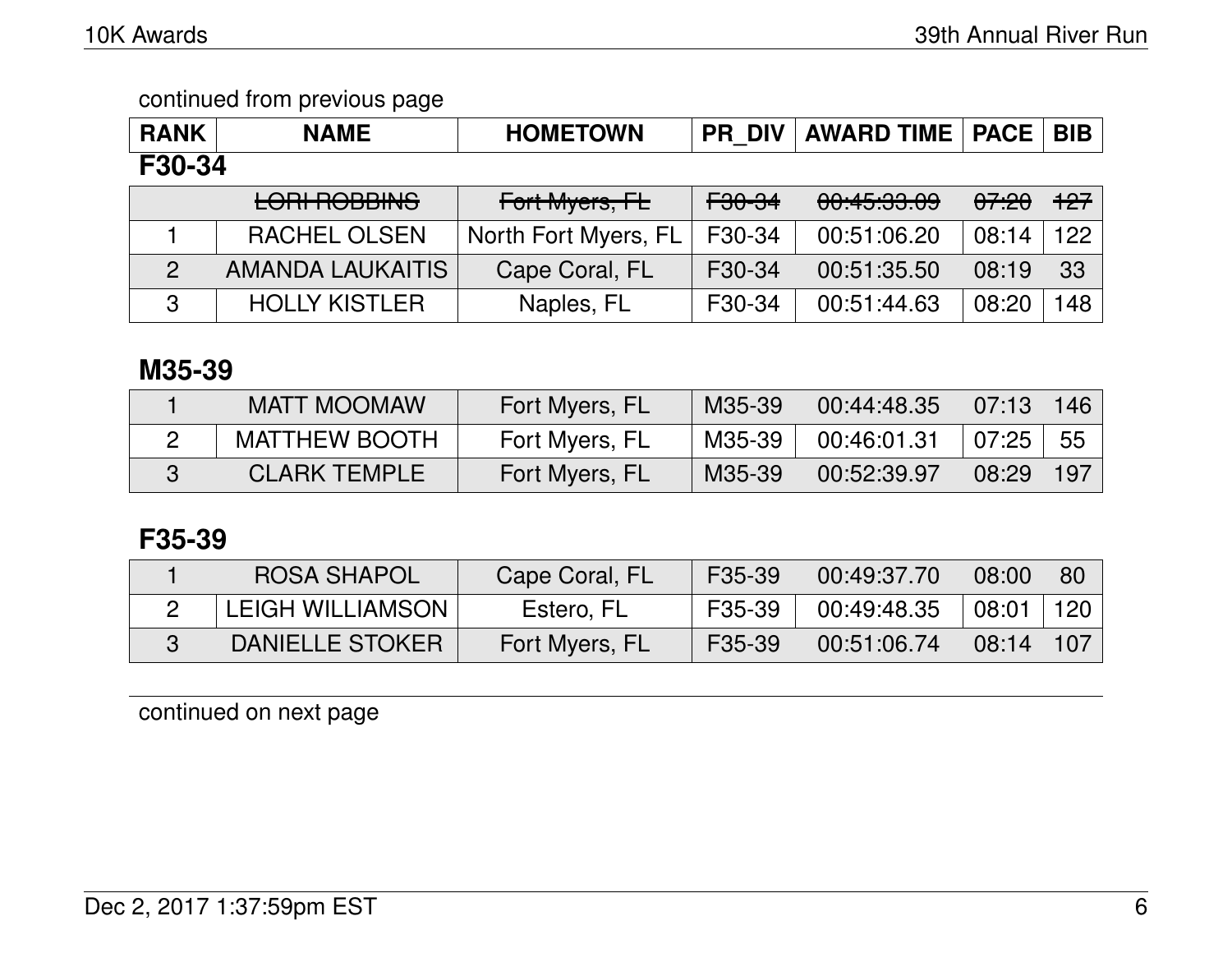| <b>RANK</b>    | <b>NAME</b>           | <b>HOMETOWN</b> | <b>PR DIV</b> | <b>AWARD TIME   PACE   BIB  </b> |       |                  |
|----------------|-----------------------|-----------------|---------------|----------------------------------|-------|------------------|
| M40-44         |                       |                 |               |                                  |       |                  |
|                | <b>FRANK MADERA</b>   | Estero, FL      | M40-44        | 00:45:35.04                      | 07:21 | 93               |
| $\overline{2}$ | <b>MICHAEL SUCHAN</b> | Cape Coral, FL  | M40-44        | 00:45:41.36                      | 07:22 | 158 <sub>1</sub> |
| 3              | <b>SAM TROYER</b>     | Cape Coral, FL  | M40-44        | 00:47:36.49                      | 07:40 | 208              |

# **F40-44**

| NICOL BRANDLI-NEWMARK | Fort Myers, FL | $F40-44$ | 00:46:59.55 | 07:34 | $+9$ |
|-----------------------|----------------|----------|-------------|-------|------|
| JAMI MAXWELL          | Fort Myers, FL | F40-44   | 00:51:32.62 | 08:18 | 94   |
| NADINE MCCLASKEY      | Cape Coral, FL | F40-44   | 00:53:54.64 | 08:41 | 138  |
| <b>SHANNON SYKES</b>  | Cape Coral, FL | F40-44   | 00:56:30.97 | 09:06 | 175  |

# **M45-49**

| <b>JOHN PAUL</b>      | Fort Myers, FL | $^{\circ}$ M45-49 | 00:52:57.31 | 08:32 | 69   |
|-----------------------|----------------|-------------------|-------------|-------|------|
| <b>ROBERT RUSSELL</b> | Pulaski, WI    | M45-49            | 00:55:13.67 | 08:54 | - 30 |
| TY BURGER             | Cape Coral, FL | M45-49            | 00:57:11.62 | 09:13 | 183  |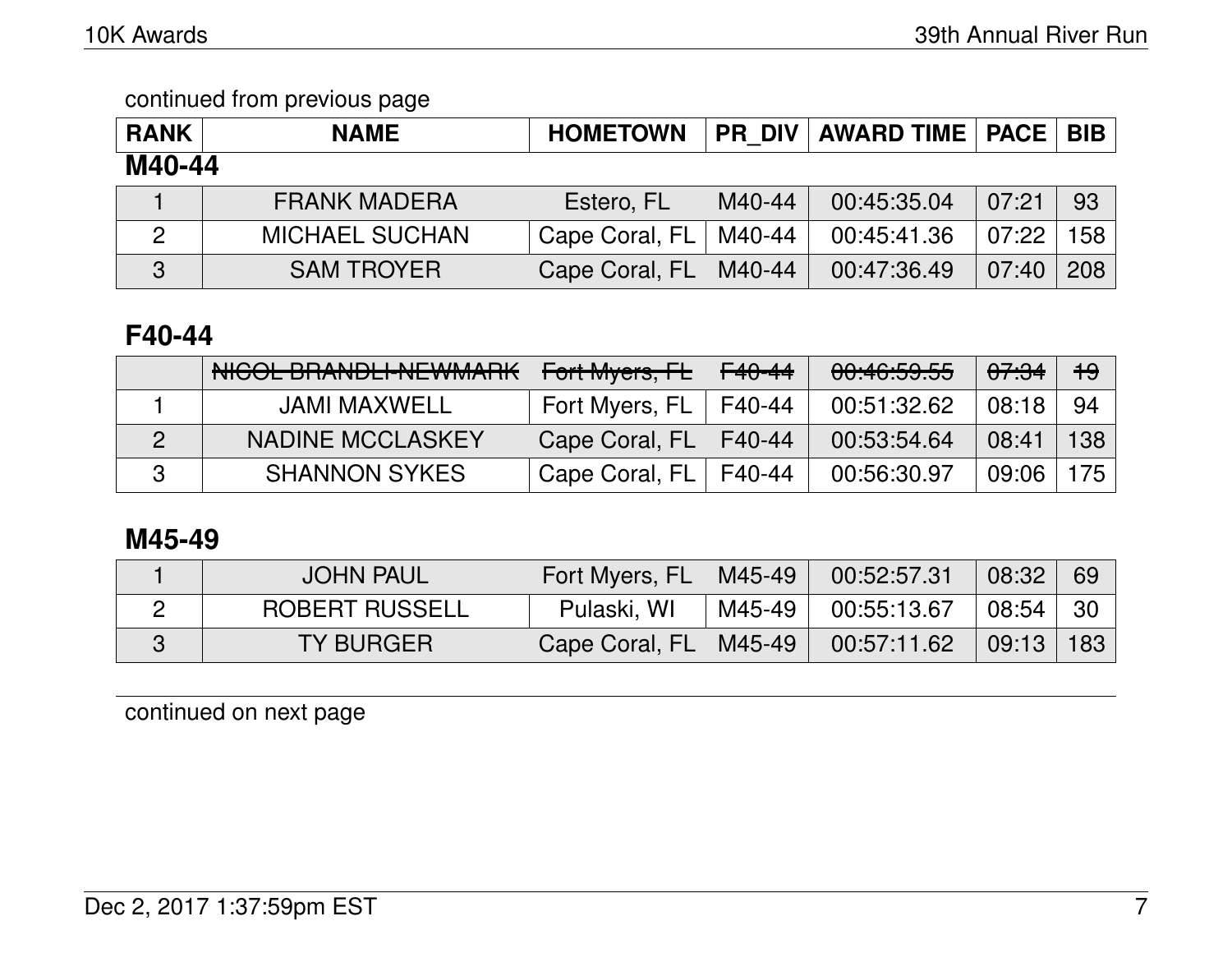| <b>RANK</b>   | <b>NAME</b>          | <b>HOMETOWN</b> |        | <b>PR DIV   AWARD TIME   PACE  </b> |       | <b>BIB</b> |  |  |
|---------------|----------------------|-----------------|--------|-------------------------------------|-------|------------|--|--|
| F45-49        |                      |                 |        |                                     |       |            |  |  |
|               | <b>MARY DONNELLY</b> | Cape Coral, FL  | F45-49 | 00:54:51.63                         | 08:50 | 50         |  |  |
| $\mathcal{P}$ | <b>ALINE HYATT</b>   | Fort Myers, FL  | F45-49 | 00:55:10.73                         | 08:53 | 57         |  |  |
| $\mathbf{3}$  | <b>CYNTHIA REYES</b> | Cape Coral, FL  | F45-49 | 00:55:18.91                         | 08:55 | 74         |  |  |

# **M50-54**

|               | MIQUALI MOUUQU<br><b>MIULIALL MUIUUT</b> | Fort Myers, FL | M <sub>50-54</sub> | 00:36:42.70 | <del>05:55</del> | <del>180</del> |
|---------------|------------------------------------------|----------------|--------------------|-------------|------------------|----------------|
|               | <b>JOHN HARRIS</b>                       | Fort Myers, FL | M <sub>50-54</sub> | 00:39:53.51 | <del>06:26</del> | <del>153</del> |
|               | <b>WILLIAM BLEVINS</b>                   | Estero, FL     | M50-54             | 00:46:06.87 | 07:26            | 174            |
| $\mathcal{P}$ | <b>CHARLES LEE</b>                       | Fort Myers, FL | M50-54             | 00:49:03.62 | 07:54            | 53             |
| $\mathcal{R}$ | <b>SAM MARSHALL</b>                      | Fort Myers, FL | M50-54             | 00:49:49.79 | 08:02            | 210            |

# **F50-54**

| <u>LICA DOETH</u><br><del>CIOANOL IN</del> | Fort Myers, FL F50-54   |        | 00:40:57.01 | <del>07:53</del>   <del>205</del> |       |
|--------------------------------------------|-------------------------|--------|-------------|-----------------------------------|-------|
| O. FUENTES                                 | Cape Coral, $FL$ F50-54 |        | 00:49:53.35 | $\vert$ 08:02                     | 167 l |
| <b>LORI MCCULLERS</b>                      | Estero, FL              | F50-54 | 01:02:58.48 | 10:09                             | 144   |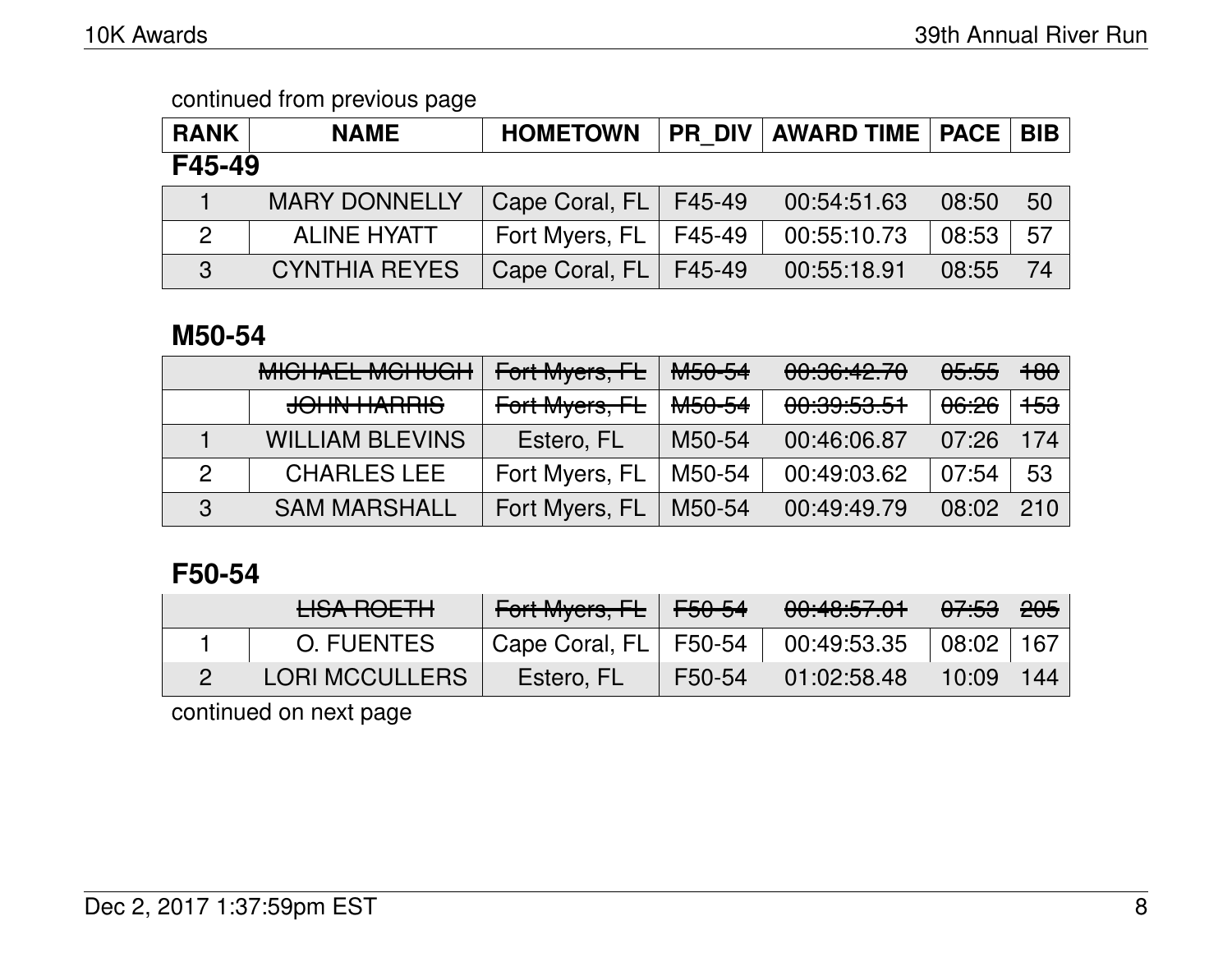| <b>RANK</b> | <b>NAME</b>    | <b>HOMETOWN</b> |                                      | <b>PR DIV AWARD TIME PACE BIB</b>                                                               |  |
|-------------|----------------|-----------------|--------------------------------------|-------------------------------------------------------------------------------------------------|--|
|             | KATHRYN FERRER | Fort Myers, FL  | $\overline{1}$ F50-54 $\overline{1}$ | $\begin{array}{ c c c c c }\ \hline \text{01:16:45.66} & \text{12:22} & \text{157} \end{array}$ |  |

# **M55-59**

| <b>LARRY BLACK</b>   | Fort Myers, FL     | <del>M55-59</del> | 00:42:09.79 | 06:48         | 92    |
|----------------------|--------------------|-------------------|-------------|---------------|-------|
| <b>TONY BURKETT</b>  | Cape Coral, FL     | M55-59            | 00:46:11.72 | 07:27         | 137 I |
| <b>ROBERT DIETZ</b>  | Bonita Springs, FL | M55-59            | 00:47:52.22 | $07:43$   215 |       |
| <b>JOHN STEAKLEY</b> | Cape Coral, FL     | M55-59            | 00:47:56.74 | 07:43         | 184 l |

# **F55-59**

| <b>KAREN BERGQUIST</b> | Bonita Springs, FL   F55-59 |        | 00:52:39.42 | $08:29$   132 |      |
|------------------------|-----------------------------|--------|-------------|---------------|------|
| <b>SANDY TAYLOR</b>    | Alva, FL                    | F55-59 | 00:58:53.12 | 09:29         | -12  |
| <b>ERIN GILBERT</b>    | Fort Myers, FL              | F55-59 | 01:02:25.73 | 10:03         | - 91 |

# **M60-65**

| CDAIC UADDINCTON<br><del>UMUMMMWYJU</del> | $\blacksquare$<br>᠊ᡂ | $MCA$ $CE$<br>ᡕᠬᡂᡃᡂ | $0.1011700$<br><del>00.40.17.00</del> | <u>07.00</u><br><del>07.Z</del> | $\mathbf{P}$ |
|-------------------------------------------|----------------------|---------------------|---------------------------------------|---------------------------------|--------------|
| JED PERES                                 | Fort Myers, FL       | M60-65              | 00:50:00.50                           | 08:03                           |              |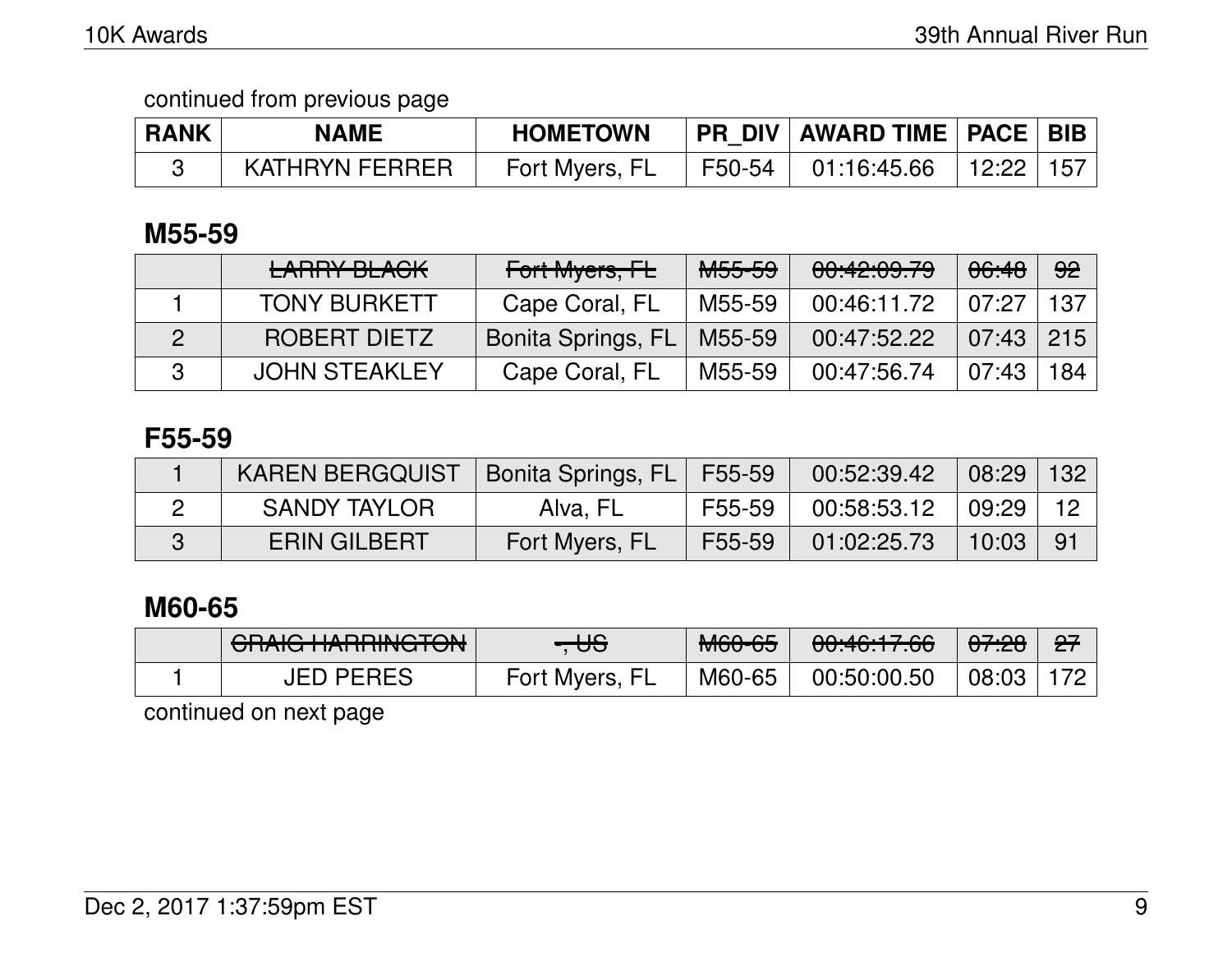| <b>RANK</b> | <b>NAME</b>            | <b>HOMETOWN</b> | <b>PR DIV</b> | <b>AWARD TIME   PACE   BIB</b> |       |            |
|-------------|------------------------|-----------------|---------------|--------------------------------|-------|------------|
|             | JEFFREY WINGENROTH     | Fort Myers, FL  | M60-65        | 00:52:56.95                    | 08:32 | $\mid$ 202 |
|             | <b>FRANK VECCHIONE</b> | Fort Myers, FL  | M60-65        | 00:54:18.12                    | 08:45 | -171       |

# **F60-65**

| <b>CAROL SIMONDS</b> | Fort Myers, FL                              | F60-65 | 01:01:34.81 | $09:55$ 65 |  |
|----------------------|---------------------------------------------|--------|-------------|------------|--|
| <b>TERRY WILBUR</b>  | Saint James City, FL   F60-65   01:02:37.43 |        |             | 10:05 152  |  |
| <b>WENDY PIASCIK</b> | Cape Coral, FL                              | F60-65 | 01:05:26.51 | $10:32$ 36 |  |

#### **M65-69**

|  | <b>LEONARD TERRY</b> | Bokeelia, FL | M65-69 | 01:04:12.47 | 10:20 |  |
|--|----------------------|--------------|--------|-------------|-------|--|
|--|----------------------|--------------|--------|-------------|-------|--|

## **F65-69**

| ANIZE LIII DOETLI<br>AIVINE THEPTIE ITT | North Fort Myers, FL | <del>F65-69</del> | 01:00:33.49 | <del>09:45</del> | $+60$       |
|-----------------------------------------|----------------------|-------------------|-------------|------------------|-------------|
| <b>CJ QUIGGLE</b>                       | Fort Myers, FL       | F65-69            | 01:06:07.11 | 10:39            |             |
| <b>MARY GRIFFIN</b>                     | Eastlake, OH         | F65-69            | 01:07:58.95 | 10:57            | $\vert$ 178 |
| <b>CLAIRE PEDERSEN</b>                  | Fort Myers, FL       | F65-69            | 01:10:16.60 | 11:19            |             |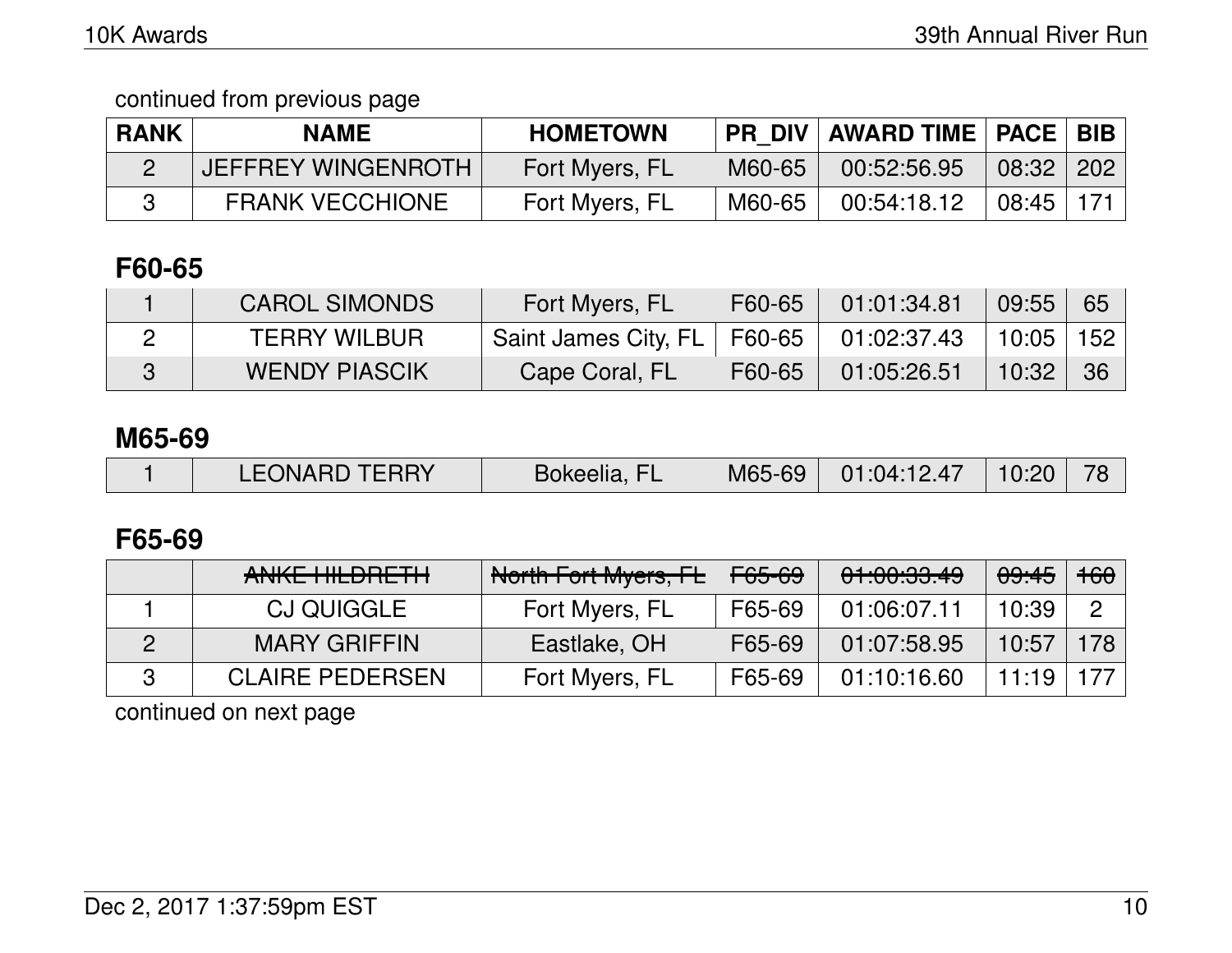| <b>ANK</b> | ME | <b>DMETOWN</b> | <b>DIV</b><br>PR | <b>AWARD TIME</b> | <b>PACF</b> | <b>BIE</b> |
|------------|----|----------------|------------------|-------------------|-------------|------------|
|------------|----|----------------|------------------|-------------------|-------------|------------|

# **M70-74**

| <b>TED CRAWFORD</b> | Fort Myers, FL                | $M70-74$ | 00:55:22.83 | 08:55 | -59  |
|---------------------|-------------------------------|----------|-------------|-------|------|
| ' JONATHAN WALLER   | Fort Myers, FL                | M70-74 l | 00:56:12.11 | 09:03 | - 60 |
| <b>ROCKY MADDEN</b> | Fort Myers Beach, FL   M70-74 |          | 00:56:45.65 | 09:09 | -88  |

# **F70-74**

| <b>SANDI FAUST</b>  | North Fort Myers, FL   F70-74   01:09:50.21   11:15   173 |                                    |  |
|---------------------|-----------------------------------------------------------|------------------------------------|--|
| <b>JEAN O'BRIEN</b> | Fort Myers, FL                                            | F70-74   01:10:18.97   11:19   114 |  |

# **M75-79**

| <b>HERB TOWNSEND</b> | Naples, FL     | M75-79 | 00:58:03.56        | $09:21$   112    |  |
|----------------------|----------------|--------|--------------------|------------------|--|
| <b>TOM KELLY</b>     | Fort Myers, FL |        | M75-79 01:19:27.33 | $^{\circ}$ 12:48 |  |

# **M80-99**

| <b>JOHN GRAY</b>       | Fort Myers Beach, FL   M80-99   01:21:17.01   13:05   87 |  |  |
|------------------------|----------------------------------------------------------|--|--|
| continued on next page |                                                          |  |  |